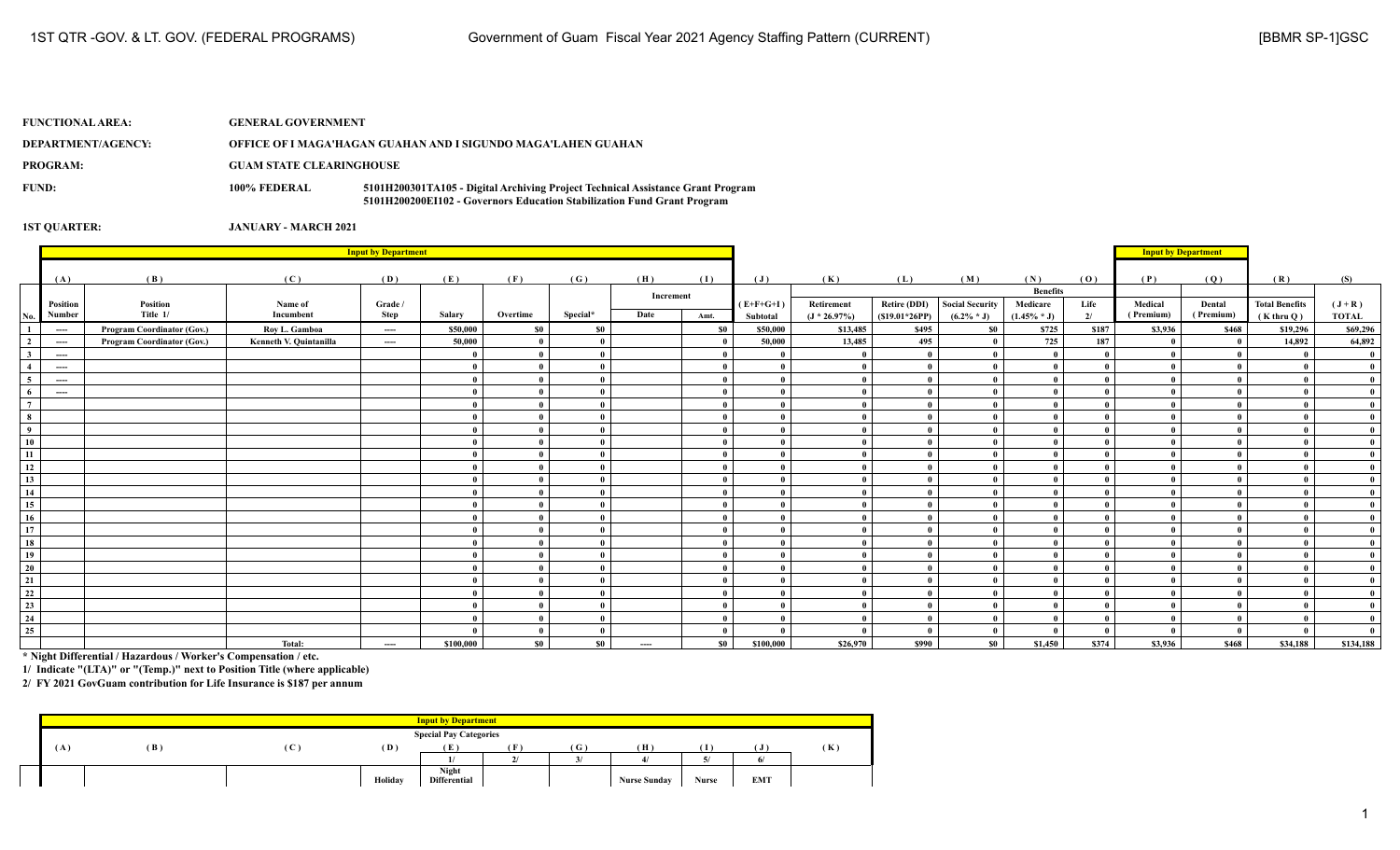| No.             | Position<br>Number | Position<br>Title          | Name of<br>Incumbent   | Pay          | Pay<br>10% | Hazard<br>10% | Hazard<br>8% | Pay<br>1.5   | Pay<br>1.5   | Pay<br>15%   | $(D+E+F+G+H+I+J)$<br>Subtotal |
|-----------------|--------------------|----------------------------|------------------------|--------------|------------|---------------|--------------|--------------|--------------|--------------|-------------------------------|
| -1              | ----               | Program Coordinator (Gov.) | Roy L. Gamboa          | \$0          | \$0        | \$0           | \$0          | \$0          | \$0          | \$0          | \$0                           |
| $\overline{2}$  | ----               | Program Coordinator (Gov.) | Kenneth V. Quintanilla | $\bf{0}$     | $\bf{0}$   | $\mathbf{0}$  | $\bf{0}$     | $\bf{0}$     | $\bf{0}$     | $\mathbf{0}$ | $\bf{0}$                      |
| $\mathbf{3}$    | ----               |                            |                        | $\bf{0}$     | $\bf{0}$   | $\mathbf{0}$  | $\bf{0}$     | $\mathbf{0}$ | $\bf{0}$     | $\theta$     | $\bf{0}$                      |
| $\overline{4}$  | ----               |                            |                        | $\bf{0}$     | $\bf{0}$   | $\mathbf{0}$  | $\bf{0}$     | $\mathbf{0}$ | $\bf{0}$     | $\theta$     | $\bf{0}$                      |
| 5               | ----               |                            |                        | $\bf{0}$     | $\bf{0}$   | $\mathbf{0}$  | $\bf{0}$     | $\mathbf{0}$ | $\bf{0}$     | $\theta$     | $\bf{0}$                      |
| 6               | ----               |                            |                        | $\bf{0}$     | $\bf{0}$   | $\bf{0}$      | $\bf{0}$     | $\mathbf{0}$ | $\bf{0}$     | $\bf{0}$     | $\bf{0}$                      |
| $7\phantom{.0}$ |                    |                            |                        | $\bf{0}$     | $\bf{0}$   | $\mathbf{0}$  | $\bf{0}$     | $\bf{0}$     | $\bf{0}$     | $\theta$     | $\bf{0}$                      |
| 8               |                    |                            |                        | $\bf{0}$     | $\bf{0}$   | $\mathbf{0}$  | $\bf{0}$     | $\mathbf{0}$ | $\bf{0}$     | $\theta$     | $\bf{0}$                      |
| 9               |                    |                            |                        | $\bf{0}$     | $\bf{0}$   | $\mathbf{0}$  | $\bf{0}$     | $\theta$     | $\mathbf{0}$ | $\theta$     | $\bf{0}$                      |
| 10              |                    |                            |                        | $\bf{0}$     | $\bf{0}$   | $\mathbf{0}$  | $\mathbf{0}$ | $\theta$     | $\mathbf{0}$ | $\theta$     | $\bf{0}$                      |
| 11              |                    |                            |                        | $\bf{0}$     | $\bf{0}$   | $\mathbf{0}$  | $\bf{0}$     | $\mathbf{0}$ | $\bf{0}$     | $\theta$     | $\bf{0}$                      |
| 12              |                    |                            |                        | $\bf{0}$     | $\bf{0}$   | $\mathbf{0}$  | $\bf{0}$     | $\bf{0}$     | $\bf{0}$     | $\theta$     | $\bf{0}$                      |
| 13              |                    |                            |                        | $\mathbf{0}$ | $\bf{0}$   | $\mathbf{0}$  | $\mathbf{0}$ | $\bf{0}$     | $\bf{0}$     | $\theta$     | $\bf{0}$                      |
| 14              |                    |                            |                        | $\bf{0}$     | $\bf{0}$   | $\mathbf{0}$  | $\bf{0}$     | $\bf{0}$     | $\bf{0}$     | $\theta$     | $\bf{0}$                      |
| 15              |                    |                            |                        | $\bf{0}$     | $\bf{0}$   | $\mathbf{0}$  | $\bf{0}$     | $\mathbf{0}$ | $\bf{0}$     | $\theta$     | $\bf{0}$                      |
| 16              |                    |                            |                        | $\bf{0}$     | $\bf{0}$   | $\theta$      | $\bf{0}$     | $\bf{0}$     | $\bf{0}$     | $\theta$     | $\bf{0}$                      |
| 17              |                    |                            |                        | $\bf{0}$     | $\bf{0}$   | $\bf{0}$      | $\bf{0}$     | $\bf{0}$     | $\bf{0}$     | $\bf{0}$     | $\bf{0}$                      |
| 18              |                    |                            |                        | $\bf{0}$     | $\bf{0}$   | $\mathbf{0}$  | $\bf{0}$     | $\bf{0}$     | $\bf{0}$     | $\theta$     | $\bf{0}$                      |
| 19              |                    |                            |                        | $\mathbf{0}$ | $\bf{0}$   | $\mathbf{0}$  | $\bf{0}$     | $\mathbf{0}$ | $\bf{0}$     | $\mathbf{0}$ | $\bf{0}$                      |
| 20              |                    |                            |                        | $\bf{0}$     | $\bf{0}$   | $\mathbf{0}$  | $\bf{0}$     | $\mathbf{0}$ | $\bf{0}$     | $\theta$     | $\bf{0}$                      |
| 21              |                    |                            |                        | $\mathbf{0}$ | $\bf{0}$   | $\mathbf{0}$  | $\bf{0}$     | $\mathbf{0}$ | $\bf{0}$     | $\theta$     | $\bf{0}$                      |
| 22              |                    |                            |                        | $\mathbf{0}$ | $\bf{0}$   | $\mathbf{0}$  | $\bf{0}$     | $\mathbf{0}$ | $\bf{0}$     | $\mathbf{0}$ | $\bf{0}$                      |
| 23              |                    |                            |                        | $\bf{0}$     | $\bf{0}$   | $\mathbf{0}$  | $\bf{0}$     | $\mathbf{0}$ | $\bf{0}$     | $\bf{0}$     | $\bf{0}$                      |
| 24              |                    |                            |                        | $\mathbf{0}$ | $\bf{0}$   | $\mathbf{0}$  | $\mathbf{0}$ | $\mathbf{0}$ | $\bf{0}$     | $\theta$     | $\bf{0}$                      |
| 25              |                    |                            |                        | $\bf{0}$     | $\bf{0}$   | $\mathbf{0}$  | $\bf{0}$     | $\mathbf{0}$ | $\bf{0}$     | $\theta$     | $\bf{0}$                      |
|                 |                    |                            | <b>Grand Total:</b>    | \$0          | \$0        | \$0           | \$0          | \$0          | \$0\$        | \$0          | \$0                           |

**2/ Applies to law enforcement personnel**

**3/ Applies to solid waste employees**

**4/ 1 ½ of reg. rate of pay from 12am Friday to 12 midnight Sunday**

**5/ 1 ½ of reg. rate of pay on daily work exceeding 8 hours**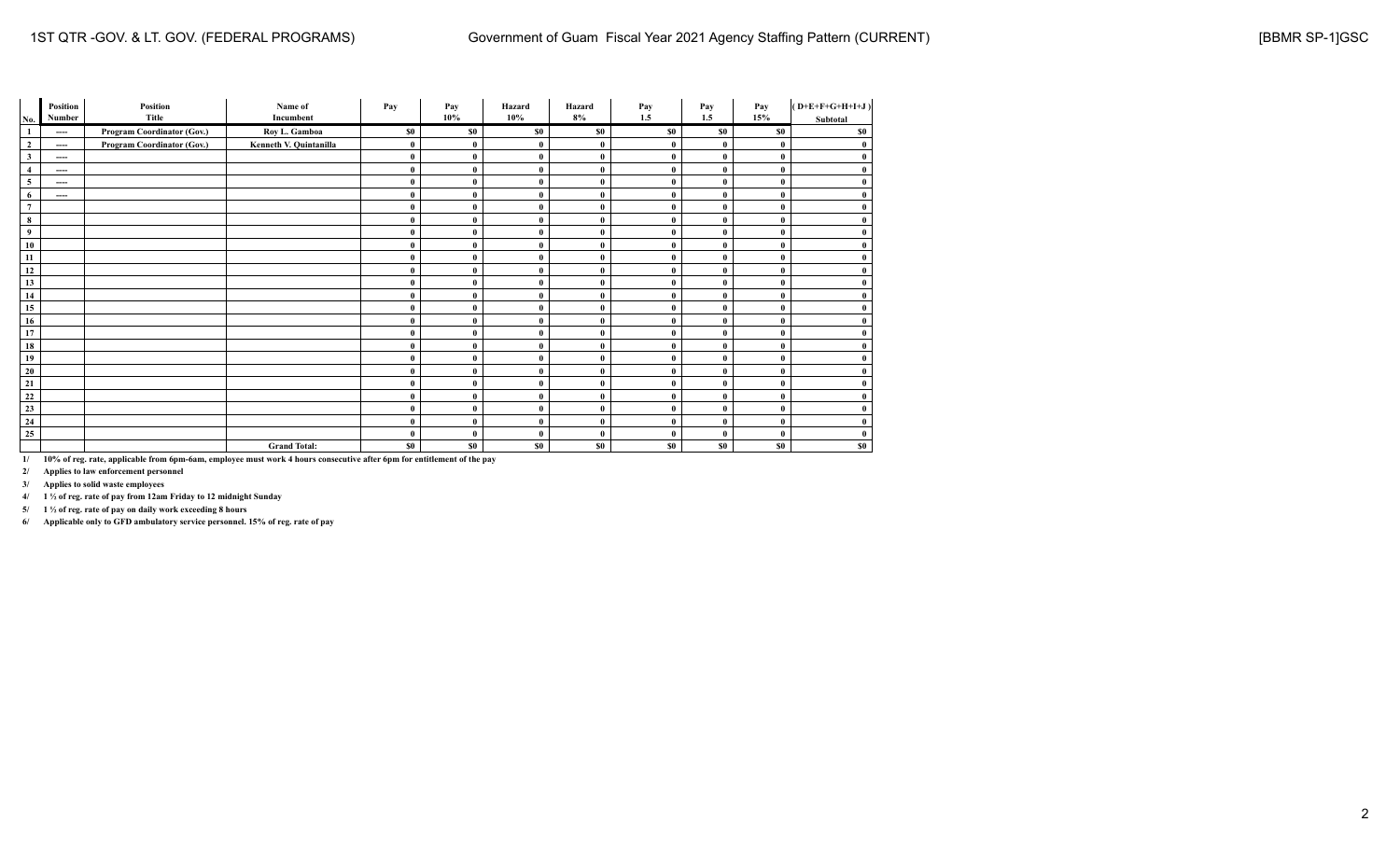| <b>FUNCTIONAL AREA:</b> | <b>GENERAL GOVERNMENT</b> |                                                                          |
|-------------------------|---------------------------|--------------------------------------------------------------------------|
| DEPARTMENT/AGENCY:      |                           | OFFICE OF I MAGA'HAGAN GUAHAN AND I SIGUNDO MAGA'LAHEN GUAHAN            |
| PROGRAM:                |                           | <b>GOVERNOR'S COMMUNITY OUTREACH-FEDERAL PROGRAMS OFFICE</b>             |
| FUND:                   | 100% FEDERAL              | 5101H200260CE105 - S.T.O.P. Violence Against Women Formula Grant Program |
|                         |                           |                                                                          |

|                         |                         |                            | <b>Input by Department</b> |         |          |                |              |           |      |             | <b>Input by Department</b> |                     |                        |                 |       |           |              |                       |              |
|-------------------------|-------------------------|----------------------------|----------------------------|---------|----------|----------------|--------------|-----------|------|-------------|----------------------------|---------------------|------------------------|-----------------|-------|-----------|--------------|-----------------------|--------------|
|                         |                         |                            |                            |         |          |                |              |           |      |             |                            |                     |                        |                 |       |           |              |                       |              |
|                         | (A)                     | (B)                        | (C)                        | (D)     | (E)      | (F)            | (G)          | (H)       | (1)  | (J)         | (K)                        | (L)                 | (M)                    | (N)             | (0)   | (P)       | (Q)          | (R)                   | (S)          |
|                         |                         |                            |                            |         |          |                |              | Increment |      |             |                            |                     |                        | <b>Benefits</b> |       |           |              |                       |              |
|                         | Position                | Position                   | Name of                    | Grade / |          |                |              |           |      | $(E+F+G+I)$ | Retirement                 | <b>Retire (DDI)</b> | <b>Social Security</b> | Medicare        | Life  | Medical   | Dental       | <b>Total Benefits</b> | $(J+R)$      |
| No.                     | Number                  | Title 1/                   | Incumbent                  | Step    | Salary   | Overtime       | Special*     | Date      | Amt. | Subtotal    | $(J * 26.97\%)$            | $(S19.01*26PP)$     | $(6.2\% * J)$          | $(1.45\% * J)$  | 2/    | (Premium) | (Premium)    | $(K$ thru $O)$        | <b>TOTAL</b> |
| $\mathbf{1}$            | $\overline{2}$          | <b>Program Coordinator</b> | <b>Dwain P. Sanchez</b>    | $---$   | \$50,100 | S <sub>0</sub> | \$0          |           | \$0  | \$50,100    | \$13,512                   | \$495               | S <sub>0</sub>         | \$726           | \$187 | \$4,673   | \$248        | \$19,841              | \$69,941     |
| $\overline{\mathbf{2}}$ | $\overline{\mathbf{3}}$ | <b>Program Coordinator</b> | Evonnie O. Hocog           | $---$   | 43,910   | $\bf{0}$       | $\mathbf{0}$ |           |      | 43,910      | 11,843                     | 495                 |                        | 637             | 187   | 11,917    | 468          | 25,547                | 69,457       |
| $\mathbf{3}$            |                         |                            |                            |         |          | $\mathbf{0}$   | $\mathbf{0}$ |           |      | - 0         | $\theta$                   | $\mathbf{0}$        |                        | $\theta$        |       | - 0       | $\mathbf{0}$ |                       |              |
| $\overline{4}$          |                         |                            |                            |         |          | $\mathbf{0}$   | $\mathbf{0}$ |           |      |             | $\theta$                   | $\theta$            |                        | $\theta$        |       |           |              |                       |              |
| $\overline{5}$          |                         |                            |                            |         |          | $\mathbf{0}$   | $\mathbf{0}$ |           |      |             |                            |                     |                        | $\theta$        |       |           |              |                       |              |
| $\overline{6}$          |                         |                            |                            |         |          | - 0            | $\mathbf{0}$ |           |      |             |                            |                     |                        | $\theta$        |       |           |              |                       |              |
| $\overline{7}$          |                         |                            |                            |         |          | $\mathbf{0}$   | $\mathbf{0}$ |           |      |             |                            |                     |                        | $\theta$        |       |           |              |                       |              |
| $\overline{\mathbf{8}}$ |                         |                            |                            |         |          | $\mathbf{0}$   | $\mathbf{0}$ |           |      |             | $\mathbf{0}$               |                     |                        | $\mathbf{0}$    |       |           |              |                       |              |
| $\overline{9}$          |                         |                            |                            |         |          | $\bf{0}$       | $\mathbf{0}$ |           |      |             | $\mathbf{0}$               |                     |                        | $\mathbf{0}$    |       |           |              |                       |              |
| $\overline{10}$         |                         |                            |                            |         |          | $\bf{0}$       | $\mathbf{0}$ |           |      |             | $\theta$                   |                     |                        | $\theta$        |       |           |              |                       |              |
| $\overline{11}$         |                         |                            |                            |         |          | $\mathbf{0}$   | $\mathbf{0}$ |           |      |             | $\theta$                   | $\mathbf{0}$        |                        | $\theta$        |       |           |              |                       |              |
| $\frac{1}{12}$          |                         |                            |                            |         |          | $\mathbf{0}$   | $\mathbf{0}$ |           |      |             | $\theta$                   |                     |                        | $\theta$        |       |           |              |                       |              |
| 13                      |                         |                            |                            |         |          | $\mathbf{0}$   | $\mathbf{0}$ |           |      |             |                            |                     |                        | $\theta$        |       |           |              |                       |              |
| 14                      |                         |                            |                            |         |          | - 0            | $\mathbf{0}$ |           |      |             |                            |                     |                        |                 |       |           |              |                       |              |
| $\overline{15}$         |                         |                            |                            |         |          | $\theta$       | $\mathbf{0}$ |           |      |             |                            |                     |                        |                 |       |           |              |                       |              |
| $\overline{16}$         |                         |                            |                            |         |          | $\mathbf{0}$   | $\bf{0}$     |           |      |             | $\theta$                   |                     |                        | $\mathbf{0}$    |       |           |              |                       |              |
| $\overline{17}$         |                         |                            |                            |         |          | $\mathbf{0}$   | $\mathbf{0}$ |           |      |             |                            |                     |                        | $\mathbf{0}$    |       |           |              |                       |              |
| $\overline{18}$         |                         |                            |                            |         |          | $\mathbf{0}$   | $\mathbf{0}$ |           |      |             |                            |                     |                        | $\theta$        |       |           |              |                       |              |
| 19                      |                         |                            |                            |         |          | $\bf{0}$       | $\mathbf{0}$ |           |      |             |                            |                     |                        | $\theta$        |       |           |              |                       |              |
| $\overline{20}$         |                         |                            |                            |         |          | $\mathbf{0}$   | $\mathbf{0}$ |           |      | $\theta$    | $\theta$                   | $\mathbf{0}$        |                        | $\theta$        |       |           |              |                       |              |
| $\overline{21}$         |                         |                            |                            |         | $\theta$ | $\mathbf{0}$   | $\mathbf{0}$ |           |      |             | $\theta$                   | $\mathbf{0}$        |                        | $\theta$        |       |           |              |                       |              |
|                         |                         |                            |                            |         |          | - 0            | $\mathbf{0}$ |           |      |             | $\theta$                   |                     |                        | $\mathbf{0}$    |       |           |              |                       |              |
| $\frac{22}{23}$         |                         |                            |                            |         |          | $\mathbf{0}$   | $\mathbf{0}$ |           |      |             | $\theta$                   |                     |                        | $\mathbf{a}$    |       |           |              |                       |              |
| $\overline{24}$         |                         |                            |                            |         |          | $\mathbf{0}$   | $\bf{0}$     |           |      |             | $\theta$                   |                     |                        | $\mathbf{0}$    |       |           |              |                       |              |
| $\overline{25}$         |                         |                            |                            |         |          | $\mathbf{0}$   | $\mathbf{0}$ |           |      |             |                            |                     |                        |                 |       |           |              |                       |              |
|                         |                         |                            | Total:                     | $---$   | \$94,010 | \$0            | \$0          | $\cdots$  | \$0  | \$94,010    | \$25,355                   | \$990               | S <sub>0</sub>         | \$1,363         | \$374 | \$16,590  | \$716        | \$45,388              | \$139,398    |

**\* Night Differential / Hazardous / Worker's Compensation / etc.**

**1/ Indicate "(LTA)" or "(Temp.)" next to Position Title (where applicable)**

|                 |                 |              |         | <b>Input by Department</b>    |        |              |                     |       |                 |                   |
|-----------------|-----------------|--------------|---------|-------------------------------|--------|--------------|---------------------|-------|-----------------|-------------------|
|                 |                 |              |         |                               |        |              |                     |       |                 |                   |
|                 |                 |              |         | <b>Special Pay Categories</b> |        |              |                     |       |                 |                   |
| (A)             | (B)             | $\mathbf{C}$ | (D)     |                               | ſF     | (G)          | (H)                 |       |                 | (K)               |
|                 |                 |              |         |                               |        | $\mathbf{z}$ |                     |       | $\epsilon$<br>n |                   |
|                 |                 |              |         | Night                         |        |              |                     |       |                 |                   |
|                 |                 |              | Holiday | <b>Differential</b>           |        |              | <b>Nurse Sunday</b> | Nurse | <b>EMT</b>      |                   |
| <b>Position</b> | <b>Position</b> | Name of      | Pay     | Pay                           | Hazard | Hazard       | Pav                 | Pay   | Pay             | $(O+E+F+G+H+I+J)$ |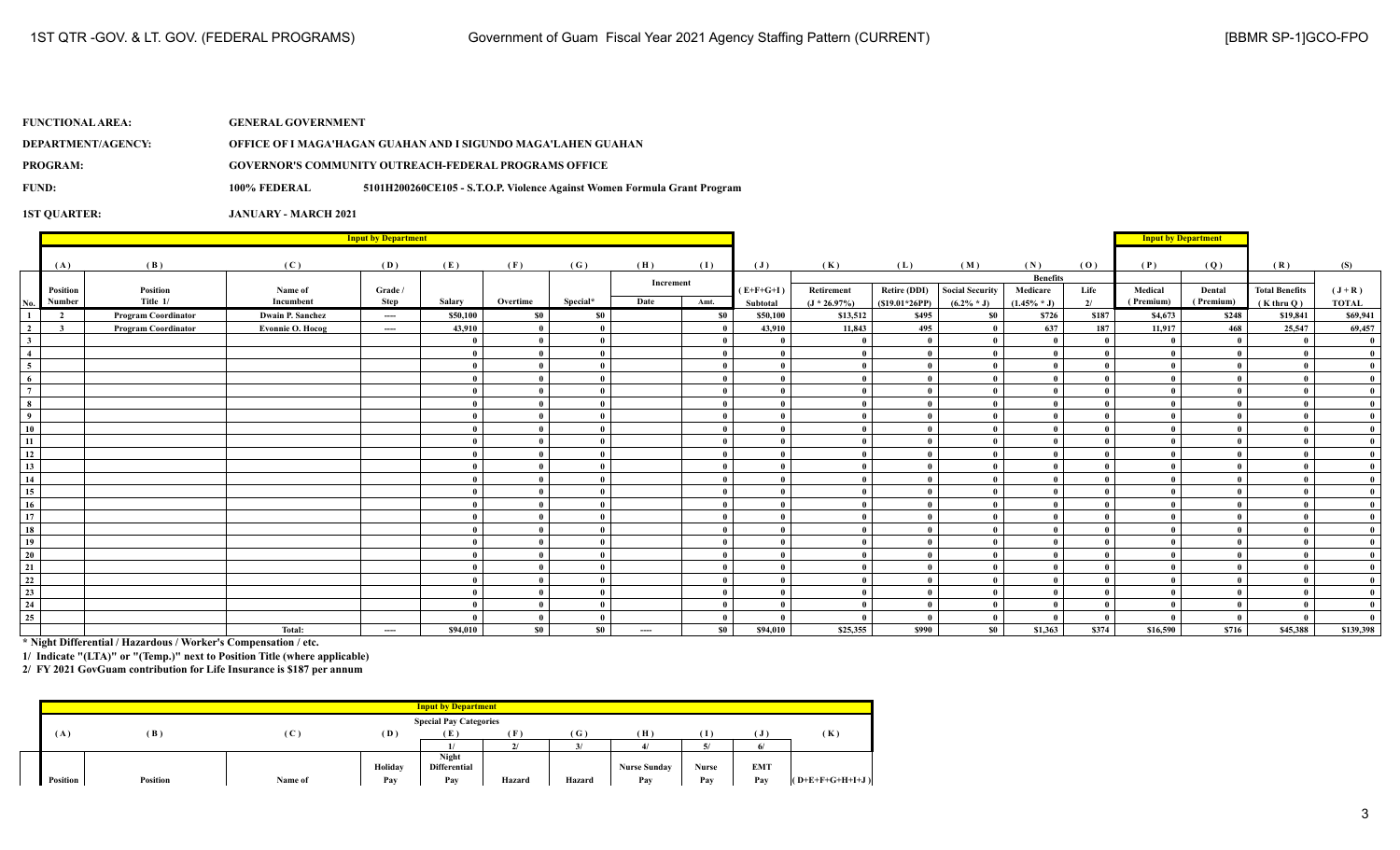| No.            | Number                  | Title                      | Incumbent               |          | $10\%$       | 10%          | 8%           | 1.5      | 1.5      | 15%            | Subtotal     |
|----------------|-------------------------|----------------------------|-------------------------|----------|--------------|--------------|--------------|----------|----------|----------------|--------------|
| $\mathbf{1}$   | $\overline{2}$          | <b>Program Coordinator</b> | <b>Dwain P. Sanchez</b> | \$0      | \$0          | \$0          | \$0          | \$0      | \$0      | S <sub>0</sub> | \$0          |
| $\mathbf{2}$   | $\overline{\mathbf{3}}$ | <b>Program Coordinator</b> | <b>Evonnie O. Hocog</b> | $\bf{0}$ | $\mathbf{0}$ | $\mathbf{0}$ | $\mathbf{0}$ | $\theta$ | $\theta$ |                | $\bf{0}$     |
| $\mathbf{3}$   |                         |                            |                         | $\bf{0}$ | $\theta$     | $\mathbf{0}$ | $\mathbf{0}$ | $\bf{0}$ | $\theta$ |                | $\bf{0}$     |
| $\overline{4}$ |                         |                            |                         | $\bf{0}$ | $\mathbf 0$  | $\mathbf{0}$ | $\bf{0}$     | $\theta$ | $\theta$ |                | $\mathbf{0}$ |
| 5              |                         |                            |                         | $\bf{0}$ |              | $\bf{0}$     | $\mathbf{0}$ | $\bf{0}$ | $\bf{0}$ |                | $\bf{0}$     |
| 6              |                         |                            |                         | $\bf{0}$ | $\theta$     | $\mathbf{0}$ | $\mathbf{0}$ | $\theta$ | $\theta$ |                | $\bf{0}$     |
| $\overline{7}$ |                         |                            |                         | $\bf{0}$ | $\theta$     | $\mathbf{0}$ | $\mathbf{0}$ | $\theta$ | $\theta$ |                | $\bf{0}$     |
| 8              |                         |                            |                         | $\bf{0}$ | $\theta$     | $\mathbf{0}$ | $\mathbf{0}$ | $\theta$ | $\theta$ |                | $\bf{0}$     |
| 9              |                         |                            |                         | $\bf{0}$ | $\mathbf 0$  | $\mathbf{0}$ | $\mathbf{0}$ | $\theta$ | $\theta$ |                | $\bf{0}$     |
| 10             |                         |                            |                         | $\bf{0}$ |              | $\mathbf{0}$ | $\bf{0}$     | $\bf{0}$ | $\bf{0}$ |                | $\bf{0}$     |
| 11             |                         |                            |                         | $\bf{0}$ | $\mathbf{0}$ | $\mathbf{0}$ | $\bf{0}$     | $\bf{0}$ | $\bf{0}$ |                | $\bf{0}$     |
| 12             |                         |                            |                         | $\bf{0}$ | $\theta$     | $\mathbf{0}$ | $\theta$     | $\theta$ | $\theta$ |                | $\bf{0}$     |
| 13             |                         |                            |                         | $\bf{0}$ | $\theta$     | $\mathbf{0}$ | $\bf{0}$     | $\theta$ | $\theta$ |                | $\bf{0}$     |
| 14             |                         |                            |                         | $\bf{0}$ | $\mathbf 0$  | $\mathbf{0}$ | $\mathbf{0}$ | $\bf{0}$ | $\bf{0}$ |                | $\bf{0}$     |
| 15             |                         |                            |                         | $\bf{0}$ | $\theta$     | $\mathbf{0}$ | $\mathbf{0}$ | $\theta$ | $\theta$ |                | $\bf{0}$     |
| 16             |                         |                            |                         | $\bf{0}$ | $\mathbf{0}$ | $\mathbf{0}$ | $\bf{0}$     | $\theta$ | $\theta$ |                | $\bf{0}$     |
| 17             |                         |                            |                         | $\bf{0}$ | $\theta$     | $\mathbf{0}$ | $\mathbf{0}$ | $\bf{0}$ | $\theta$ |                | $\bf{0}$     |
| 18             |                         |                            |                         | $\bf{0}$ | $\theta$     | $\mathbf{0}$ | $\mathbf{0}$ | $\bf{0}$ | $\theta$ |                | $\bf{0}$     |
| 19             |                         |                            |                         | $\bf{0}$ | $\theta$     | $\mathbf{0}$ | $\bf{0}$     | $\bf{0}$ | $\theta$ |                | $\bf{0}$     |
| 20             |                         |                            |                         | $\bf{0}$ | $\theta$     | $\mathbf{0}$ | $\theta$     | $\theta$ | $\theta$ |                | $\bf{0}$     |
| 21             |                         |                            |                         | $\bf{0}$ | $\theta$     | $\mathbf{0}$ | $\mathbf{0}$ | $\theta$ | $\theta$ |                | $\bf{0}$     |
| 22             |                         |                            |                         | $\bf{0}$ | $\theta$     | $\mathbf{0}$ | $\mathbf{0}$ | $\theta$ | $\theta$ |                | $\bf{0}$     |
| 23             |                         |                            |                         | $\bf{0}$ |              | $\mathbf{0}$ | $\mathbf{0}$ | $\theta$ | $\theta$ |                | $\bf{0}$     |
| 24             |                         |                            |                         | $\bf{0}$ | $\theta$     | $\mathbf{0}$ | $\mathbf{0}$ | $\bf{0}$ | $\bf{0}$ |                | $\bf{0}$     |
| 25             |                         |                            |                         | $\bf{0}$ | $\theta$     | $\mathbf{0}$ | $\bf{0}$     | $\theta$ | $\theta$ |                | $\bf{0}$     |
|                |                         |                            | <b>Grand Total:</b>     | \$0      | \$0          | \$0          | \$0          | \$0      | \$0      | \$0            | \$0          |

**2/ Applies to law enforcement personnel**

**3/ Applies to solid waste employees**

**4/ 1 ½ of reg. rate of pay from 12am Friday to 12 midnight Sunday**

**5/ 1 ½ of reg. rate of pay on daily work exceeding 8 hours**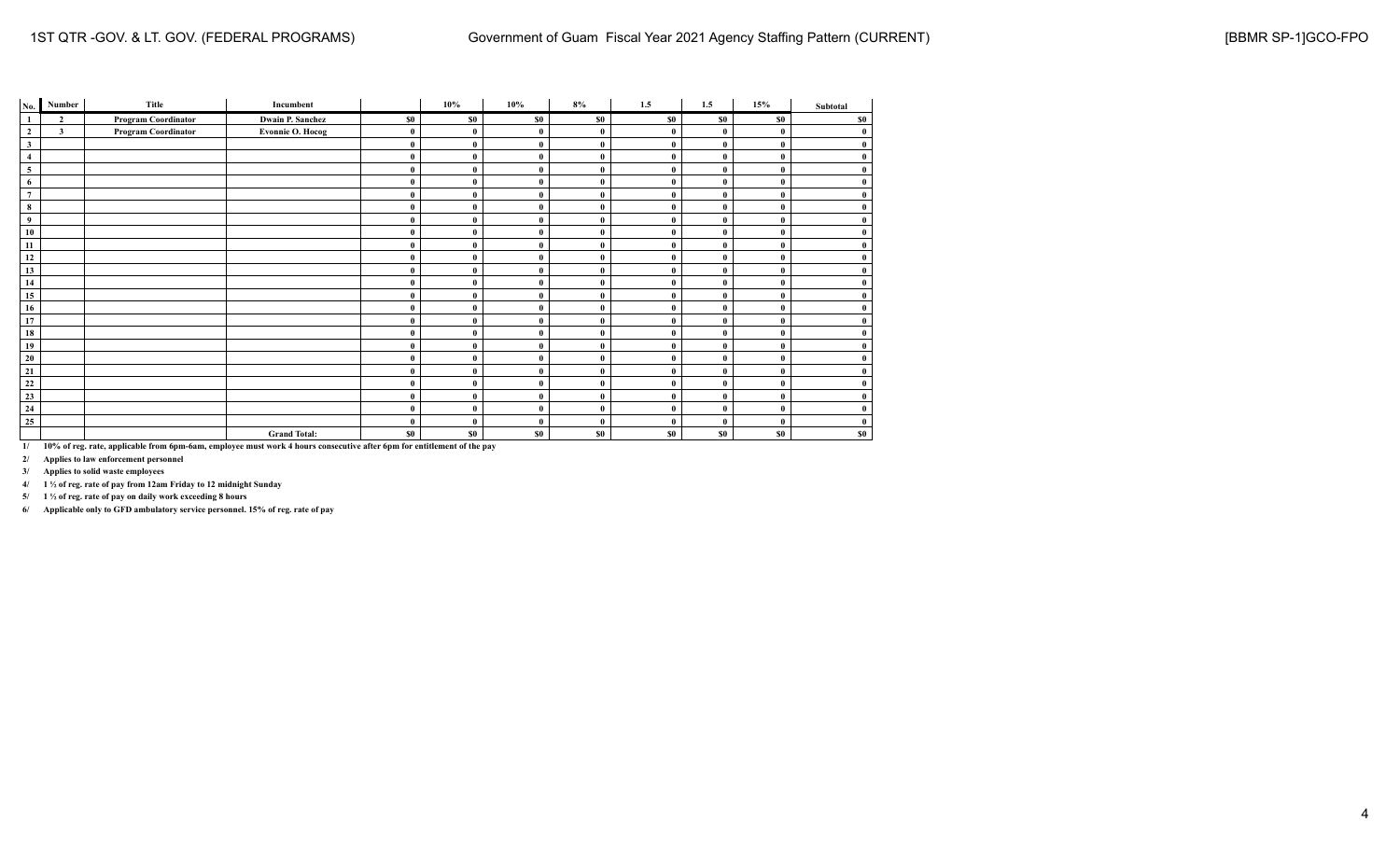| <b>FUNCTIONAL AREA:</b> | <b>GENERAL GOVERNMENT</b> |                                                                           |
|-------------------------|---------------------------|---------------------------------------------------------------------------|
| DEPARTMENT/AGENCY:      |                           | OFFICE OF I MAGA'HAGAN GUAHAN AND I SIGUNDO MAGA'LAHEN GUAHAN             |
| <b>PROGRAM:</b>         |                           | <b>OFFICE OF HOMELESSNESS ASSISTANCE AND POVERTY PREVENTION (OHAPP)</b>   |
| FUND:                   | 100% FEDERAL              | 5682C210200AR301 - American Rescue Plan Act of 2021 (Homeless/Safe Haven) |
|                         |                           |                                                                           |

|                                                                                       |          | <b>Input by Department</b> |                                  |          |          |          |          |           |           |                |                 |                     |                 |                 |       | <b>Input by Department</b> |           |                       |              |
|---------------------------------------------------------------------------------------|----------|----------------------------|----------------------------------|----------|----------|----------|----------|-----------|-----------|----------------|-----------------|---------------------|-----------------|-----------------|-------|----------------------------|-----------|-----------------------|--------------|
|                                                                                       |          | (B)                        |                                  |          |          |          |          | (H)       |           |                |                 |                     |                 | (N)             |       | (P)                        |           | (R)                   |              |
|                                                                                       | (A)      |                            | (C)                              | (D)      | (E)      | (F)      | (G)      |           | (I)       | $(\mathbf{J})$ | (K)             | (L)                 | (M)             | <b>Benefits</b> | (0)   |                            | (Q)       |                       | (S)          |
|                                                                                       | Position | Position                   | Name of                          | Grade /  |          |          |          | Increment |           | $(E+F+G+I)$    | Retirement      | <b>Retire (DDI)</b> | Social Security | Medicare        | Life  | Medical                    | Dental    | <b>Total Benefits</b> | $(J+R)$      |
| No.                                                                                   | Number   | Title 1/                   | Incumbent                        | Step     | Salary   | Overtime | Special* | Date      | Amt.      | Subtotal       | $(J * 26.97\%)$ | $(S19.01*26PP)$     | $(6.2\% * J)$   | $(1.45\% * J)$  | 2/    | (Premium)                  | (Premium) | $(K$ thru Q)          | <b>TOTAL</b> |
| $\mathbf{1}$                                                                          | $\cdots$ | <b>Executive Director</b>  | <b>Sarah M.V. Thomas Nededog</b> | $\cdots$ | \$80,000 | - so 1   | \$0      |           | <b>SO</b> | \$80,000       | \$21,576        | \$495               | \$0             | \$1,160         | \$187 | \$2,435                    | \$281     | \$26,134              | \$106,134    |
| $\overline{2}$                                                                        | $\cdots$ |                            |                                  |          |          |          |          |           |           |                |                 |                     |                 |                 |       |                            |           |                       |              |
| 3 <sup>1</sup>                                                                        | $\cdots$ |                            |                                  |          |          |          |          |           |           |                |                 |                     |                 |                 |       |                            |           |                       |              |
| $\overline{4}$                                                                        | $---$    |                            |                                  |          |          |          |          |           |           |                |                 |                     |                 |                 |       |                            |           |                       |              |
| $\overline{5}$                                                                        | $\cdots$ |                            |                                  |          |          |          |          |           |           |                |                 |                     |                 |                 |       |                            |           |                       |              |
| 6                                                                                     | $\cdots$ |                            |                                  |          |          |          |          |           |           |                |                 |                     |                 |                 |       |                            |           |                       |              |
| $\overline{7}$                                                                        |          |                            |                                  |          |          |          |          |           |           |                |                 |                     |                 |                 |       |                            |           |                       |              |
|                                                                                       |          |                            |                                  |          |          |          |          |           |           |                |                 |                     |                 |                 |       |                            |           |                       |              |
| $\frac{8}{9}$<br>10<br>11<br>11                                                       |          |                            |                                  |          |          |          |          |           |           |                |                 |                     |                 |                 |       |                            |           |                       |              |
|                                                                                       |          |                            |                                  |          |          |          |          |           |           |                |                 |                     |                 |                 |       |                            |           |                       |              |
|                                                                                       |          |                            |                                  |          |          |          |          |           |           |                |                 |                     |                 |                 |       |                            |           |                       |              |
| $\begin{array}{c}\n\phantom{0}12 \\ \hline\n13 \\ \hline\n14\n\end{array}$            |          |                            |                                  |          |          |          |          |           |           |                |                 |                     |                 |                 |       |                            |           |                       |              |
|                                                                                       |          |                            |                                  |          |          |          |          |           |           |                |                 |                     |                 |                 |       |                            |           |                       |              |
|                                                                                       |          |                            |                                  |          |          |          |          |           |           |                |                 |                     |                 |                 |       |                            |           |                       |              |
| $\overline{15}$                                                                       |          |                            |                                  |          |          |          |          |           |           |                |                 |                     |                 |                 |       |                            |           |                       |              |
| $\overline{16}$                                                                       |          |                            |                                  |          |          |          |          |           |           |                |                 |                     |                 |                 |       |                            |           |                       |              |
|                                                                                       |          |                            |                                  |          |          |          |          |           |           |                |                 |                     |                 |                 |       |                            |           |                       |              |
| $\begin{array}{r} \n \overline{17} \\  \overline{18} \\  \overline{19}\n \end{array}$ |          |                            |                                  |          |          |          |          |           |           |                |                 |                     |                 |                 |       |                            |           |                       |              |
|                                                                                       |          |                            |                                  |          |          |          |          |           |           |                |                 |                     |                 |                 |       |                            |           |                       |              |
| $\frac{1}{20}$                                                                        |          |                            |                                  |          |          |          |          |           |           |                |                 |                     |                 |                 |       |                            |           |                       |              |
|                                                                                       |          |                            |                                  |          |          |          |          |           |           |                |                 |                     |                 |                 |       |                            |           |                       |              |
| $\frac{20}{21}$ $\frac{22}{23}$ $\frac{23}{24}$                                       |          |                            |                                  |          |          |          |          |           |           |                |                 |                     |                 |                 |       |                            |           |                       |              |
|                                                                                       |          |                            |                                  |          |          |          |          |           |           |                |                 |                     |                 |                 |       |                            |           |                       |              |
|                                                                                       |          |                            |                                  |          |          |          |          |           |           |                |                 |                     |                 |                 |       |                            |           |                       |              |
| 25                                                                                    |          |                            |                                  |          |          |          |          |           |           |                |                 |                     |                 |                 |       |                            |           |                       |              |
|                                                                                       |          |                            | Total:                           | $\cdots$ | \$80,000 | \$0      | $\$0$    | $\cdots$  | $\sim$ 1  | \$80,000       | \$21,576        | \$495               | <b>SO</b>       | \$1,160         | \$187 | \$2,435                    | \$281     | \$26,134              | \$106,134    |

**\* Night Differential / Hazardous / Worker's Compensation / etc.**

**1/ Indicate "(LTA)" or "(Temp.)" next to Position Title (where applicable)**

|          |                 |              |         | <b>Input by Department</b>    |        |        |                     |       |            |                   |
|----------|-----------------|--------------|---------|-------------------------------|--------|--------|---------------------|-------|------------|-------------------|
|          |                 |              |         | <b>Special Pay Categories</b> |        |        |                     |       |            |                   |
| ( A      | (B)             | $\mathbf{C}$ | (D)     | - 12 -                        | ſF.    | (G)    | (H)                 | Т     |            | (K)               |
|          |                 |              |         |                               |        |        |                     |       | 6          |                   |
|          |                 |              |         | Night                         |        |        |                     |       |            |                   |
|          |                 |              | Holiday | <b>Differential</b>           |        |        | <b>Nurse Sunday</b> | Nurse | <b>EMT</b> |                   |
| Position | <b>Position</b> | Name of      | Pay     | Pay                           | Hazard | Hazard | Pay                 | Pav   | Pay        | $(O+E+F+G+H+I+J)$ |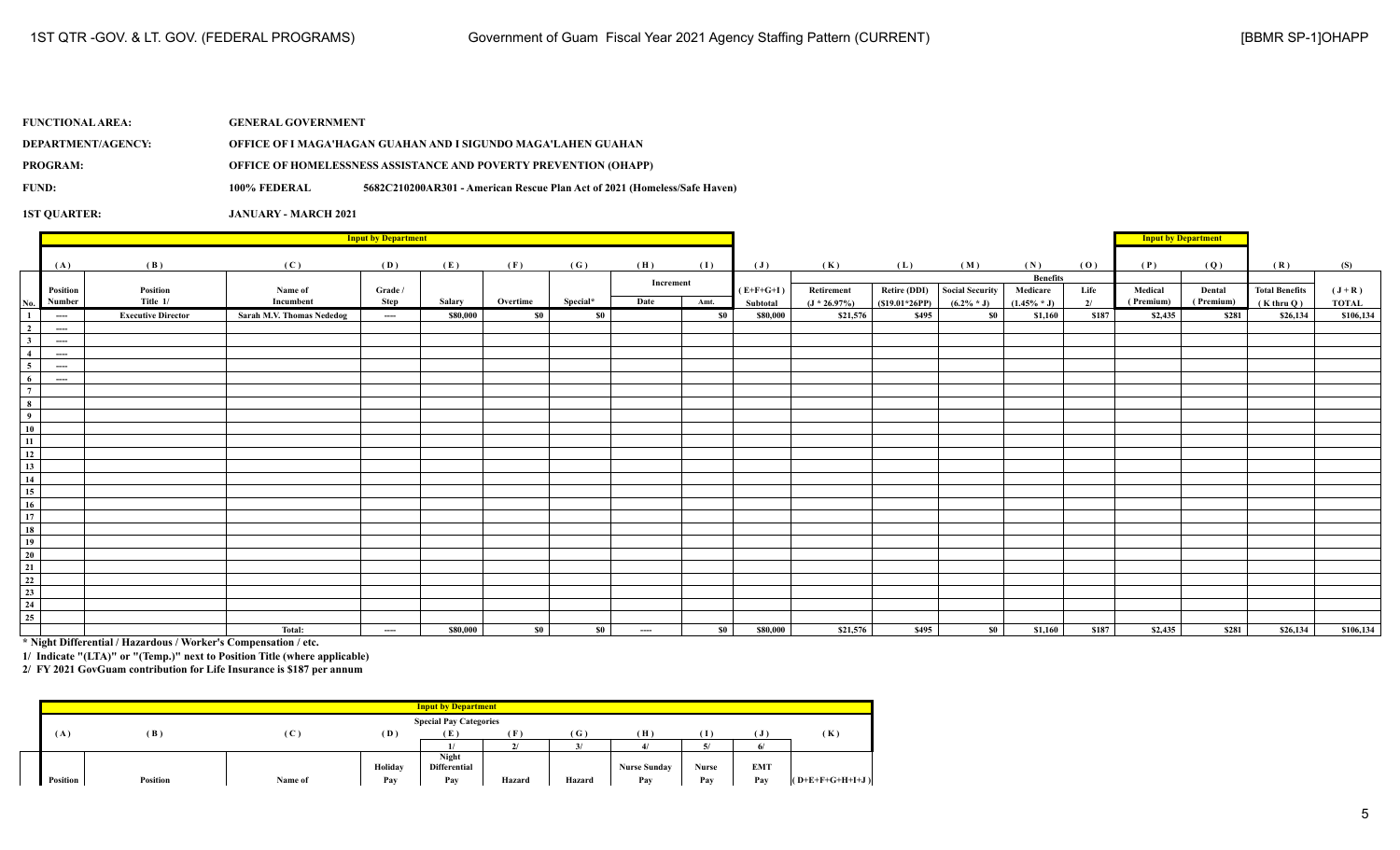| No.                      | Number                 | Title                     | Incumbent                 |          | $10\%$       | 10%          | 8%           | 1.5         | 1.5          | 15%          | Subtotal |
|--------------------------|------------------------|---------------------------|---------------------------|----------|--------------|--------------|--------------|-------------|--------------|--------------|----------|
| $\mathbf{1}$             | $---$                  | <b>Executive Director</b> | Sarah M.V. Thomas Nededog | \$0      | \$0          | \$0          | \$0          | \$0         | <b>SO</b>    | \$0          | \$0      |
| $\overline{\mathbf{c}}$  | $\qquad \qquad \cdots$ |                           |                           | $\bf{0}$ | $\mathbf 0$  | $\mathbf{0}$ | $\bf{0}$     | $\theta$    | $\mathbf{0}$ | $\bf{0}$     | $\bf{0}$ |
| $\mathbf{3}$             | ----                   |                           |                           | $\bf{0}$ | $\mathbf 0$  | $\mathbf{0}$ | $\theta$     | $\theta$    | $\mathbf 0$  | $\bf{0}$     | $\bf{0}$ |
| $\overline{4}$           | ----                   |                           |                           | $\bf{0}$ | $\mathbf 0$  | $\mathbf{0}$ | $\bf{0}$     | $\mathbf 0$ | $\mathbf 0$  | $\mathbf{0}$ | $\bf{0}$ |
| $\overline{\phantom{a}}$ | $---$                  |                           |                           | $\bf{0}$ | $\mathbf{0}$ | $\bf{0}$     | $\bf{0}$     | $\theta$    | 0            | $\mathbf{0}$ | $\bf{0}$ |
| $6\phantom{.}$           | $---$                  |                           |                           | $\bf{0}$ | $\theta$     | $\mathbf{0}$ | $\mathbf{0}$ | $\theta$    | $\theta$     | $\bf{0}$     | $\bf{0}$ |
| $\overline{7}$           |                        |                           |                           | $\bf{0}$ | $\mathbf 0$  | $\mathbf{0}$ | $\bf{0}$     | $\theta$    | $\mathbf 0$  | $\bf{0}$     | $\bf{0}$ |
| $\bf8$                   |                        |                           |                           | $\bf{0}$ | $\theta$     | $\mathbf{0}$ | $\mathbf{0}$ | $\theta$    | $\mathbf 0$  | $\bf{0}$     | $\bf{0}$ |
| $\overline{9}$           |                        |                           |                           | $\bf{0}$ | $\mathbf 0$  | $\mathbf{0}$ | $\bf{0}$     | $\theta$    | $\mathbf 0$  | $\mathbf{0}$ | $\bf{0}$ |
| $10\,$                   |                        |                           |                           | $\bf{0}$ | $\theta$     | $\bf{0}$     | $\bf{0}$     | $\theta$    | $\mathbf{0}$ | $\bf{0}$     | $\bf{0}$ |
| 11                       |                        |                           |                           | $\bf{0}$ | $\mathbf 0$  | $\mathbf{0}$ | $\mathbf{0}$ | $\bf{0}$    | $\mathbf{0}$ | $\bf{0}$     | $\bf{0}$ |
| 12                       |                        |                           |                           | $\bf{0}$ | $\theta$     | $\mathbf{0}$ | $\theta$     | $\theta$    | 0            | $\mathbf{0}$ | $\bf{0}$ |
| 13                       |                        |                           |                           | $\bf{0}$ | $\theta$     | $\mathbf{0}$ | $\mathbf{0}$ | $\theta$    | 0            | $\mathbf{0}$ | $\bf{0}$ |
| 14                       |                        |                           |                           | $\bf{0}$ | $\mathbf{0}$ | $\bf{0}$     | $\bf{0}$     | $\theta$    | $\mathbf{0}$ | $\bf{0}$     | $\bf{0}$ |
| 15                       |                        |                           |                           | $\bf{0}$ | $\mathbf 0$  | $\mathbf{0}$ | $\mathbf{0}$ | $\theta$    | $\mathbf{0}$ | $\bf{0}$     | $\bf{0}$ |
| 16                       |                        |                           |                           | $\bf{0}$ | $\theta$     | $\mathbf{0}$ | $\theta$     | $\theta$    | 0            | $\mathbf{0}$ | $\bf{0}$ |
| 17                       |                        |                           |                           | $\bf{0}$ | $\mathbf 0$  | $\mathbf{0}$ | $\mathbf{0}$ | $\theta$    | 0            | $\bf{0}$     | $\bf{0}$ |
| 18                       |                        |                           |                           | $\bf{0}$ | $\mathbf{0}$ | $\bf{0}$     | $\bf{0}$     | $\bf{0}$    | $\mathbf 0$  | $\bf{0}$     | $\bf{0}$ |
| 19                       |                        |                           |                           | $\bf{0}$ | $\theta$     | $\mathbf{0}$ | $\bf{0}$     | $\theta$    | $\theta$     | $\bf{0}$     | $\bf{0}$ |
| 20                       |                        |                           |                           | $\bf{0}$ | $\mathbf 0$  | $\mathbf{0}$ | $\mathbf{0}$ | $\theta$    | $\mathbf{0}$ | $\mathbf{0}$ | $\bf{0}$ |
| $\overline{21}$          |                        |                           |                           | $\bf{0}$ | $\mathbf 0$  | $\mathbf{0}$ | $\mathbf{0}$ | $\theta$    | $\mathbf{0}$ | $\mathbf{0}$ | $\bf{0}$ |
| $\frac{22}{23}$          |                        |                           |                           | $\bf{0}$ | $\mathbf 0$  | $\mathbf{0}$ | $\bf{0}$     | $\mathbf 0$ | 0            | $\bf{0}$     | $\bf{0}$ |
|                          |                        |                           |                           | $\bf{0}$ | $\theta$     | $\bf{0}$     | $\bf{0}$     | $\bf{0}$    | 0            | $\bf{0}$     | $\bf{0}$ |
| $\overline{24}$          |                        |                           |                           | $\bf{0}$ | $\theta$     | $\bf{0}$     | $\bf{0}$     | $\theta$    | $\mathbf{0}$ | $\bf{0}$     | $\bf{0}$ |
| $\overline{25}$          |                        |                           |                           | $\bf{0}$ | $\theta$     | $\mathbf{0}$ | $\bf{0}$     | $\bf{0}$    | 0            | $\bf{0}$     | $\bf{0}$ |
|                          |                        |                           | <b>Grand Total:</b>       | \$0      | \$0          | \$0          | \$0          | \$0         | \$0          | \$0          | \$0      |

**2/ Applies to law enforcement personnel**

**3/ Applies to solid waste employees**

**4/ 1 ½ of reg. rate of pay from 12am Friday to 12 midnight Sunday**

**5/ 1 ½ of reg. rate of pay on daily work exceeding 8 hours**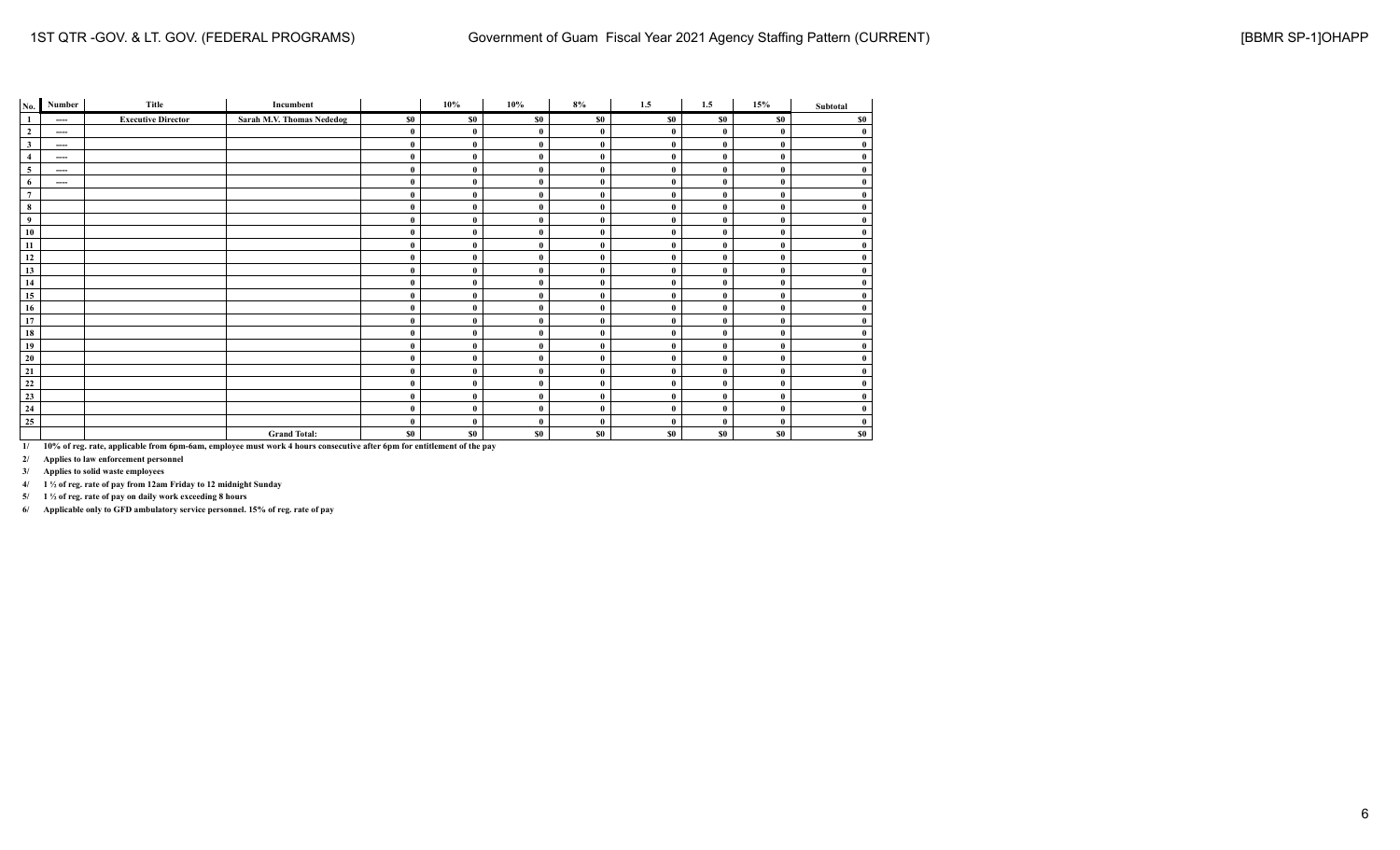| <b>FUNCTIONAL AREA:</b> | <b>GENERAL GOVERNMENT</b>               |                                                                                                                                                                              |  |  |  |  |  |
|-------------------------|-----------------------------------------|------------------------------------------------------------------------------------------------------------------------------------------------------------------------------|--|--|--|--|--|
| DEPARTMENT/AGENCY:      |                                         | OFFICE OF I MAGA'HAGAN GUAHAN AND I SIGUNDO MAGA'LAHEN GUAHAN                                                                                                                |  |  |  |  |  |
| PROGRAM:                | <b>COMMUNITY DEFENSE LIAISON OFFICE</b> |                                                                                                                                                                              |  |  |  |  |  |
| FUND:                   | 100% FEDERAL                            | 5101H200201PA113 - Guam Military Complex Staff and Logistical Support Grant Program<br>5101H200201PA122 - Guam Military Complex Intergovermental Affairs Special Assistant G |  |  |  |  |  |

|                                | <b>Input by Department</b>                                   |                                                      |                                    |                 |              |                |          |           |           |                    |                    |                     |                                 | <b>Input by Department</b> |             |                      |                     |                            |                      |
|--------------------------------|--------------------------------------------------------------|------------------------------------------------------|------------------------------------|-----------------|--------------|----------------|----------|-----------|-----------|--------------------|--------------------|---------------------|---------------------------------|----------------------------|-------------|----------------------|---------------------|----------------------------|----------------------|
|                                |                                                              |                                                      |                                    |                 |              |                |          |           |           |                    |                    |                     |                                 |                            |             |                      |                     |                            |                      |
|                                | (A)                                                          | (B)                                                  | (C)                                | (D)             | (E)          | (F)            | (G)      | (H)       | (1)       | $(\mathbf{J})$     | (K)                | (L)                 | (M)                             | (N)                        | (0)         | (P)                  | (Q)                 | (R)                        | (S)                  |
|                                |                                                              |                                                      |                                    |                 |              |                |          | Increment |           |                    |                    |                     |                                 | <b>Benefits</b>            |             |                      |                     |                            |                      |
|                                | Position<br>Number                                           | Position<br>Title 1/                                 | Name of<br>Incumbent               | Grade /<br>Step | Salarv       | Overtime       | Special* | Date      | Amt.      | $(E+F+G+I)$        | Retirement         | <b>Retire (DDI)</b> | <b>Social Security</b>          | Medicare                   | Life        | Medical<br>(Premium) | Dental<br>(Premium) | <b>Total Benefits</b>      | $(J+R)$              |
| No.                            |                                                              |                                                      |                                    |                 | \$82,000     | \$0            | \$0      |           |           | Subtotal           | $(J * 26.97%)$     | $(S19.01*26PP)$     | $(6.2\% * J)$<br>S <sub>0</sub> | $(1.45\% * J)$             | 2/<br>\$187 | \$0                  |                     | $(K$ thru $O)$<br>\$23,986 | <b>TOTAL</b>         |
| $\mathbf{1}$<br>$\overline{2}$ | $---$                                                        | <b>Special Assistant</b><br><b>Special Assistant</b> | Vera A. Topasna<br>Joseph G. Bamba | $\cdots$        | \$80,000     |                |          |           | <b>SO</b> | \$82,000<br>80,000 | \$22,115<br>21,576 | \$495<br>495        |                                 | \$1,189<br>1,160           | 187         | 8,676                | \$0<br>344          | 32,438                     | \$105,986<br>112,438 |
| $\mathbf{3}$                   | $---$<br>$---$                                               | <b>Special Assistant</b>                             | Carol M. Perez                     | ----<br>----    | 65,824       |                |          |           |           | 65,824             | 17,753             | 495                 |                                 | 954                        | 187         | 4,673                | 248                 | 24,310                     | 90,134               |
| $\overline{4}$                 |                                                              | Program Coordinator (Gov.)                           | Nichole Ann C. Duenas              |                 | 50,000       |                |          |           |           | 50,000             | 13,485             | 495                 |                                 | 725                        | 187         | 3,936                | 468                 | 19,296                     | 69,296               |
| $\overline{\phantom{0}}$       | $\hspace{0.1em} \ldots \hspace{0.1em} \ldots \hspace{0.1em}$ |                                                      |                                    | ----            |              |                |          |           |           | $\mathbf{0}$       |                    | $\mathbf{0}$        |                                 | $\mathbf{0}$               |             |                      | $\mathbf{0}$        |                            |                      |
| $6\overline{6}$                |                                                              |                                                      |                                    |                 |              |                |          |           |           | $\mathbf{0}$       | $\overline{0}$     | $\mathbf{0}$        |                                 |                            |             |                      |                     |                            | $\theta$             |
| $7^{\circ}$                    |                                                              |                                                      |                                    |                 |              |                |          |           |           | $\theta$           |                    |                     |                                 | $\mathbf{0}$               |             |                      |                     |                            |                      |
| $\overline{\mathbf{8}}$        |                                                              |                                                      |                                    |                 | $\mathbf{0}$ |                |          |           |           | $\theta$           | $\mathbf{0}$       |                     |                                 | $\mathbf{0}$               |             |                      |                     |                            |                      |
| $\overline{9}$                 |                                                              |                                                      |                                    |                 | $\mathbf{0}$ |                |          |           |           | $\theta$           | $\mathbf{0}$       | $\theta$            |                                 | $\theta$                   |             | $\mathbf{0}$         |                     |                            |                      |
| 10                             |                                                              |                                                      |                                    |                 | $\mathbf{0}$ |                |          |           |           | $\theta$           | $\theta$           | $\mathbf{0}$        |                                 | $\mathbf{a}$               |             | $\theta$             |                     |                            |                      |
| 11                             |                                                              |                                                      |                                    |                 |              |                |          |           |           | $\theta$           | $\theta$           | $\mathbf{a}$        |                                 | $\mathbf{0}$               |             |                      |                     |                            |                      |
| 12                             |                                                              |                                                      |                                    |                 |              |                |          |           |           | $\theta$           | $\theta$           |                     |                                 | $\theta$                   |             |                      |                     |                            |                      |
| 13                             |                                                              |                                                      |                                    |                 |              |                |          |           |           | $\theta$           |                    |                     |                                 | $\mathbf{0}$               |             |                      |                     |                            |                      |
| 14                             |                                                              |                                                      |                                    |                 |              |                |          |           |           | $\theta$           |                    |                     |                                 | $\mathbf{a}$               |             |                      |                     |                            |                      |
| 15                             |                                                              |                                                      |                                    |                 |              |                |          |           |           | $\theta$           |                    | $\mathbf{0}$        |                                 |                            |             |                      |                     |                            |                      |
| 16                             |                                                              |                                                      |                                    |                 |              |                |          |           |           | $\theta$           | $\mathbf{0}$       | $\mathbf{0}$        |                                 |                            |             |                      |                     |                            |                      |
| 17                             |                                                              |                                                      |                                    |                 |              |                |          |           |           | $\theta$           | $\mathbf{0}$       | $\mathbf{0}$        |                                 | $\mathbf{0}$               |             | -0                   |                     |                            |                      |
| 18                             |                                                              |                                                      |                                    |                 |              |                |          |           |           | $\theta$           | $\mathbf{0}$       |                     |                                 | $\theta$                   |             |                      |                     |                            |                      |
| 19                             |                                                              |                                                      |                                    |                 |              |                |          |           |           | $\theta$           | $\mathbf{0}$       |                     |                                 | $\mathbf{0}$               |             |                      |                     |                            |                      |
| 20                             |                                                              |                                                      |                                    |                 |              |                |          |           |           | $\theta$           | $\mathbf{0}$       | $\mathbf{u}$        |                                 | $\mathbf{0}$               |             | $\mathbf{0}$         |                     |                            |                      |
| 21                             |                                                              |                                                      |                                    |                 |              |                |          |           |           | $\theta$           | $\theta$           | $\mathbf{a}$        |                                 | $\theta$                   |             |                      |                     |                            |                      |
| 22                             |                                                              |                                                      |                                    |                 |              |                |          |           |           | $\theta$           | $\theta$           | $\mathbf{a}$        |                                 | $\theta$                   |             | $\mathbf{0}$         |                     |                            |                      |
| 23                             |                                                              |                                                      |                                    |                 |              |                |          |           |           |                    |                    |                     |                                 |                            |             |                      |                     |                            |                      |
| 24                             |                                                              |                                                      |                                    |                 |              |                |          |           |           | $\theta$           | $\theta$           | $\mathbf{a}$        |                                 | $\mathbf{a}$               |             |                      |                     |                            |                      |
| 25                             |                                                              |                                                      |                                    |                 |              |                |          |           |           |                    |                    |                     |                                 |                            |             |                      | $\theta$            |                            |                      |
|                                |                                                              |                                                      | Total:                             | ----            | \$277,824    | S <sub>0</sub> | $\$0$    | $\cdots$  | \$0       | \$277,824          | \$74,929           | \$1,980             | S <sub>0</sub>                  | \$4,028                    | \$748       | \$17,285             | \$1,060             | \$100,030                  | \$377,854            |

**\* Night Differential / Hazardous / Worker's Compensation / etc.**

**1/ Indicate "(LTA)" or "(Temp.)" next to Position Title (where applicable)**

| <b>Input by Department</b>    |     |   |         |              |                          |                          |                     |       |            |     |
|-------------------------------|-----|---|---------|--------------|--------------------------|--------------------------|---------------------|-------|------------|-----|
| <b>Special Pay Categories</b> |     |   |         |              |                          |                          |                     |       |            |     |
| (A)                           | (B) | C | (D)     | Έ.           | <b>100</b>               | ( G )                    | H)                  |       | J          | (K) |
|                               |     |   |         |              | $\overline{\phantom{a}}$ | $\overline{\phantom{a}}$ |                     |       |            |     |
|                               |     |   |         | <b>Night</b> |                          |                          |                     |       |            |     |
|                               |     |   | Holiday | Differential |                          |                          | <b>Nurse Sunday</b> | Nurse | <b>EMT</b> |     |